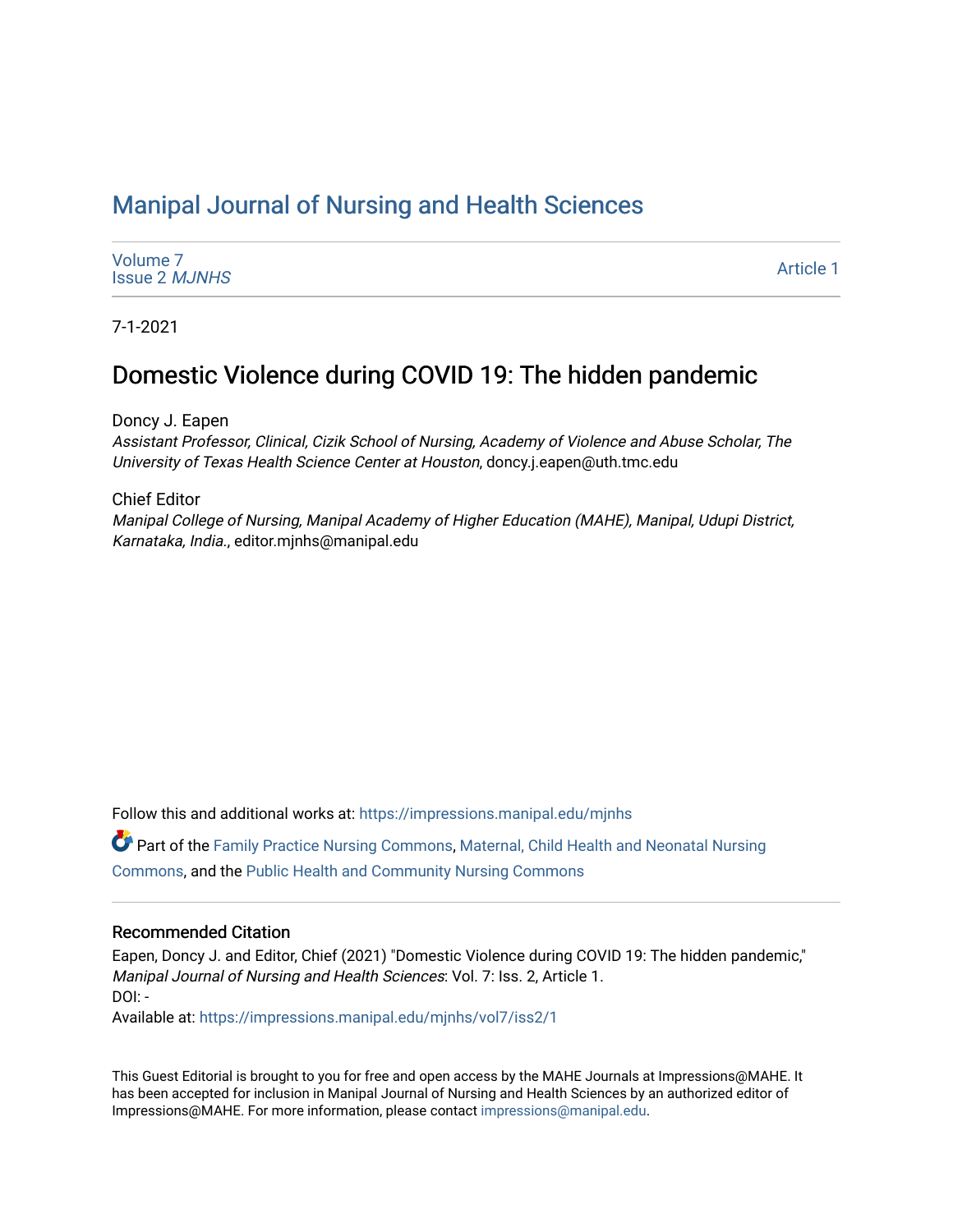## Guest Editorial

# **Domestic Violence during COVID 19: The hidden pandemic**

### **Doncy J Eapen**

Email: doncy.j.eapen@uth.tmc.edu



As COVID-19 cases surged worldwide since early 2020, so did the incidence of domestic violence. Domestic violence, particularly violence against women, is a worldwide public health problem and a human rights violation (World Health

Organization, 2021). Violence against women, as defined by the United Nations (1993), is "any act of gender-based violence that results in, or is likely to result in, physical, sexual, or mental harm or suffering to women, including threats of such acts, coercion or arbitrary deprivation of liberty, whether occurring in public or private life." Approximately 28.8% of Indian women are affected by lifetime physical and/or sexual intimate partner violence (IPV) (UN Women, 2016; International Institute of Population Sciences [IIPS] and ICF, 2017).

Before the COVID-19 outbreak, one in three women experienced violence by an intimate partner globally (UN Women, 2020). IPV against women in India has deep historical roots originating from the Indian patriarchal system (Tonsing & Tonsing, 2017). Women with lower socioeconomic and educational status and women with partners who consume alcohol were found to be at significantly higher risk for experiencing IPV (Mahapatro et al., 2012). Violence against women has always been alarming, but with the surge of COVID-19, violence has significantly increased (Krishnakumar & Verma, 2021). This finding aligns with the global increase of domestic violence during the pandemic (Mittal & Singh, 2020). During the nationwide lockdown early in the pandemic, women were confined to their domestic

#### **Doncy J Eapen**

*PhD, MSN, APRN, FNP-BC, Assistant Professor, Clinical, Cizik School of Nursing, Academy of Violence and Abuse Scholar, The University of Texas Health Science Center at Houston. 6901 Bertner Ave., Ste. 766, Houston, TX 77030.*

space with their abusers. In addition, the psychological impact of economic losses and the fear of the pandemic has affected not only women but also their perpetrators. Conversely, the availability of support networks for women diminished significantly owing to quarantine. The result of these circumstances is widespread silent suffering (Vijayalakshmi & Dev, 2020).

Currently, India is facing the second surge of a highly virulent strain of COVID-19. The major health and economic impact from this second surge have led to a crisis. Such a desperate situation could prompt another lockdown, as any measure to save lives takes precedence over other socioeconomic concerns. With the implementation of another lockdown, women will face more violence from their partners and other family members. The outcome of such violence can be longlasting. Thus, acknowledging the presence of domestic violence and implementing measures to reduce the social stigma associated with victims of violence is important (Vijayalakshmi & Dev, 2020).

Healthcare providers and clinicians have a unique role in identifying the victims of this abuse. Healthcare workers should be alerted about the possibility of increased domestic violence during the lockdown, and patients should be screened for any signs of abuse routinely during teleconsultation visits (Sharma & Khokhar, 2021). Nurses on the frontline of healthcare services can provide interventions to women facing IPV. These include teaching safe and healthy relationship skills, promoting positive relationship expectations, creating awareness about IPV, strengthening family support systems, supporting survivors, and offering counselling services. Some of the successful communication strategies that nurses can employ with victims of domestic violence include active listening, validating their decisions to disclose, and emphasizing the unacceptability of violence (Power, 2021). These strategies can provide an empowering experience to victims of domestic violence. Women empowerment

**How to cite this article:** Eapen, D. J. (2021). Domestic Violence during COVID 19: The hidden pandemic. *Manipal Journal of Nursing and Health Sciences*, *7* (2). xi - xii.